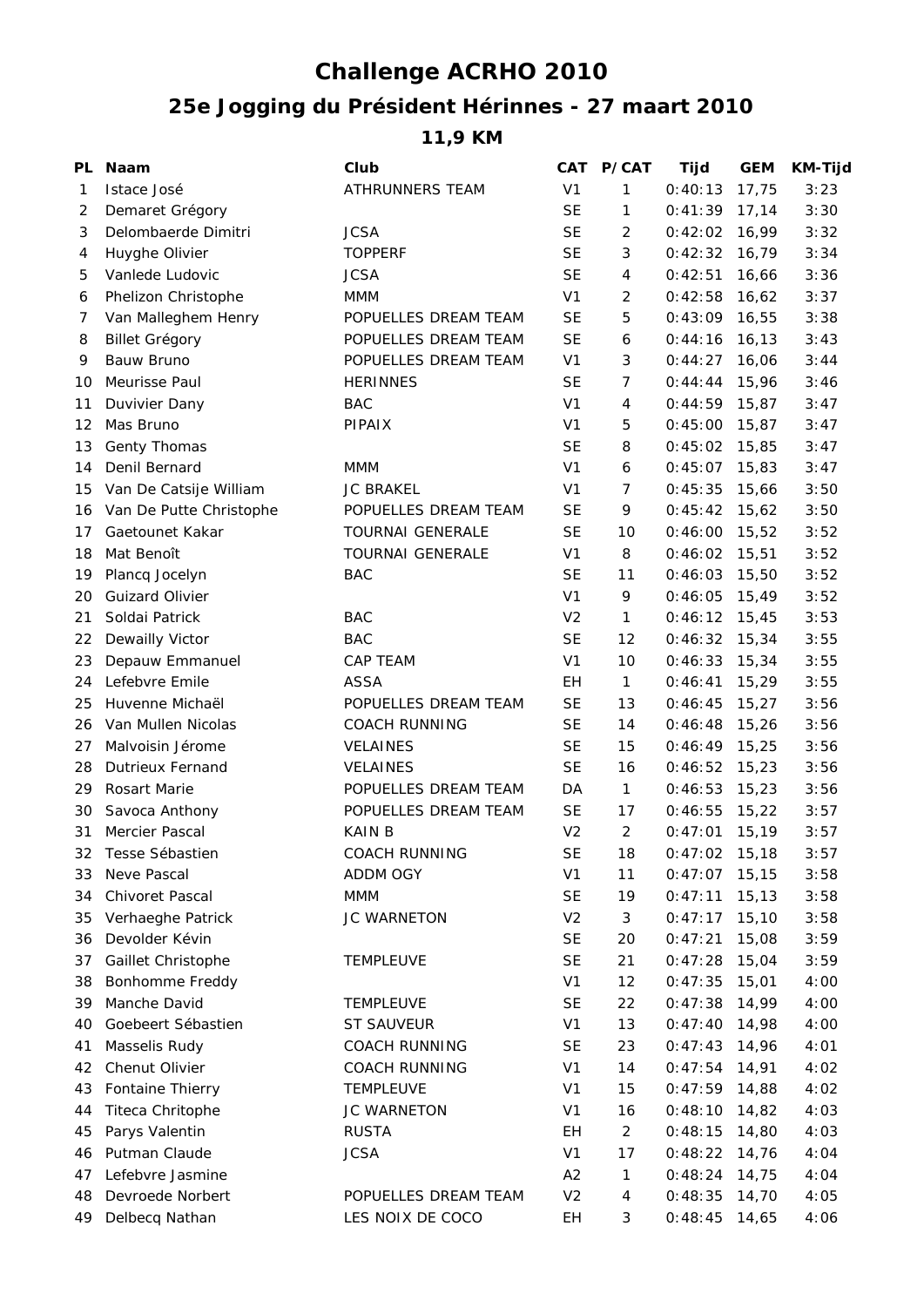| PL.      | <b>Naam</b>                                 | Club                 | CAT                         | P/CAT          | Tijd               | <b>GEM</b>     | <b>KM-Tijd</b> |
|----------|---------------------------------------------|----------------------|-----------------------------|----------------|--------------------|----------------|----------------|
| 50       | Landrieu Nicolas                            | <b>RHO</b>           | <b>SE</b>                   | 24             | 0:48:51            | 14,62          | 4:06           |
| 51       | Patin Serge                                 | LES DALTONS          | V <sub>1</sub>              | 18             | 0:49:00            | 14,57          | 4:07           |
| 52       | Saen Dominique                              | <b>BAC</b>           | V <sub>1</sub>              | 19             | 0:49:08            | 14,53          | 4:08           |
| 53       | Parent Quentin                              | POPUELLES DREAM TEAM | <b>SE</b>                   | 25             | 0:49:09            | 14,53          | 4:08           |
| 54       | <b>Tuyttens Gino</b>                        | <b>KAVR</b>          | V <sub>2</sub>              | 5              | 0:49:18            | 14,48          | 4:09           |
| 55       | De Langhe Didier                            | ROAD RUNNING TOURNAI | V <sub>1</sub>              | 20             | 0:49:21            | 14,47          | 4:09           |
| 56       | Decourty Thibaut                            | <b>ETC</b>           | <b>SE</b>                   | 26             | 0:49:25            | 14,45          | 4:09           |
| 57       | Honore Alain                                |                      | V <sub>2</sub>              | 6              | 0:49:28            | 14,43          | 4:09           |
| 58       | Wauquiez Xavier                             | <b>BAC</b>           | <b>SE</b>                   | 27             | $0:49:34$ 14,40    |                | 4:10           |
| 59       | Vervacke Christophe                         | <b>VELAINES</b>      | V <sub>1</sub>              | 21             | 0:49:36            | 14,40          | 4:10           |
| 60       | Cosaert Kévin                               | MMM                  | <b>SE</b>                   | 28             | 0:49:37            | 14,39          | 4:10           |
| 61       | Beukenne Freddy                             |                      | V <sub>1</sub>              | 22             | 0:49:38            | 14,39          | 4:10           |
| 62       | Timmerman Sébastien                         |                      | <b>SE</b>                   | 29             | $0:49:39$ 14,38    |                | 4:10           |
| 63       | Migneau Geert                               | <b>JCSA</b>          | V <sub>1</sub>              | 23             | 0:49:40            | 14,38          | 4:10           |
| 64       | Huon Sébastien                              | <b>SPHO</b>          | <b>SE</b>                   | 30             | 0:49:47            | 14,34          | 4:11           |
| 65       | Monniez Fabrice                             | <b>BAC</b>           | V <sub>1</sub>              | 24             | 0:49:58            | 14,29          | 4:12           |
| 66       | Declercq Philippe                           | <b>ACLE</b>          | V <sub>1</sub>              | 25             | 0:50:02            | 14,27          | 4:12           |
| 67       | <b>Clinquart Gilles</b>                     |                      | <b>SE</b>                   | 31             | 0:50:21            | 14,18          | 4:14           |
| 68       | Noullez Jean François                       |                      | <b>SE</b>                   | 32             | 0:50:35            | 14,12          | 4:15           |
| 69       | Petit Thomas                                | LES NOIX DE COCO     | EH                          | 4              | 0:50:37            | 14,11          | 4:15           |
| 70       | Saudemont Frédéric                          |                      | V <sub>1</sub>              | 26             | 0:50:40            | 14,09          | 4:15           |
| 71       | Stocman Yannick                             | <b>CAP TEAM</b>      | <b>SE</b>                   | 33             | 0:50:42            | 14,08          | 4:16           |
| 72       | Fabre Sébastien                             |                      | <b>SE</b>                   | 34             | 0:50:43            | 14,08          | 4:16           |
| 73       | Vandriessche Jean Marie                     | <b>BAC</b>           | V <sub>2</sub>              | $\overline{7}$ | 0:50:45            | 14,07          | 4:16           |
| 74       | <b>Bailey Edward</b>                        | <b>CAP TEAM</b>      | <b>SE</b>                   | 35             | 0:50:46            | 14,06          | 4:16           |
| 75       | Declercq Emmanuel                           | JC WEVELGEM          | <b>SE</b>                   | 36             | 0:50:51            | 14,04          | 4:16           |
| 76       | Stocké David                                | ETE                  | <b>SE</b>                   | 37             | 0:50:53            | 14,03          | 4:17           |
| 77       | Flamme Thierri                              | <b>BAC</b>           | V <sub>2</sub>              | 8              | 0:51:06            | 13,97          | 4:18           |
| 78       | Daye Jean Robert                            | LES NOIX DE COCO     | V <sub>2</sub>              | 9              | $0:51:09$ 13,96    |                | 4:18           |
|          |                                             |                      |                             | 10             |                    |                |                |
| 79<br>80 | Rositano Franco<br>Cambier David            |                      | V <sub>2</sub><br><b>SE</b> | 38             | 0:51:11<br>0:51:18 | 13,95<br>13,92 | 4:18<br>4:19   |
|          | Tangle Pierre Laurent                       | <b>TEMPLEUVE</b>     | <b>SE</b>                   | 39             | $0:51:23$ 13,90    |                | 4:19           |
| 81       |                                             |                      | <b>SE</b>                   | 40             |                    |                |                |
| 82       | <b>Warlop Quentin</b><br>Vandenbussche Nils | <b>HERINNES</b>      | EH                          |                | $0:51:24$ 13,89    |                | 4:19           |
| 83       | Desmet Alain                                | POPUELLES DREAM TEAM | V <sub>1</sub>              | 5<br>27        | $0:51:26$ 13,88    |                | 4:19           |
| 84       |                                             |                      |                             |                | 0:51:27            | 13,88          | 4:19           |
| 85       | Deroissart Vivian                           | POPUELLES DREAM TEAM | V <sub>1</sub>              | 28             | $0:51:29$ 13,87    |                | 4:20           |
| 86       | <b>Fourez Pascal</b>                        |                      | SE                          | 41             | $0:51:30$ 13,86    |                | 4:20           |
| 87       | Vanaise Jérôme                              | ET CHIEVRES          | <b>SE</b>                   | 42             | $0:51:33$ 13,85    |                | 4:20           |
| 88       | Moulin Steven                               | CAP TEAM             | <b>SE</b>                   | 43             | $0:51:36$ 13,84    |                | 4:20           |
| 89       | Vrancx André                                | ADDM OGY             | V <sub>1</sub>              | 29             | $0:51:37$ 13,83    |                | 4:20           |
| 90       | Cnudde Guillaume                            |                      | V <sub>1</sub>              | 30             | $0:51:49$ 13,78    |                | 4:21           |
| 91       | Miseri Gino                                 | ADDM OGY             | V <sub>1</sub>              | 31             | $0:51:53$ 13,76    |                | 4:22           |
| 92       | Merchez Philippe                            |                      | <b>SE</b>                   | 44             | $0:51:54$ 13,76    |                | 4:22           |
| 93       | Maton Herman                                | ADDM OGY             | V <sub>3</sub>              | $\mathbf{1}$   | $0:51:55$ 13,75    |                | 4:22           |
| 94       | Vantomme Alex                               |                      | V <sub>2</sub>              | 11             | $0:51:56$ 13,75    |                | 4:22           |
| 95       | Septier Benoît                              |                      | V <sub>2</sub>              | 12             | $0:51:57$ 13,74    |                | 4:22           |
| 96       | Sarot Pascale                               | <b>PRFM</b>          | A2                          | $\overline{c}$ | 0:52:00            | 13,73          | 4:22           |
| 97       | Vanhauwaert Pierre                          | <b>VELAINES</b>      | V <sub>1</sub>              | 32             | 0:52:03            | 13,72          | 4:22           |
| 98       | Gosselin Robert                             | <b>KAPUC</b>         | V <sub>1</sub>              | 33             | 0:52:04            | 13,71          | 4:23           |
| 99       | <b>Tuyttens Carl</b>                        | VELAINES             | V <sub>1</sub>              | 34             | 0:52:05            | 13,71          | 4:23           |
|          | 100 Moulin Rémy                             | LES NOIX DE COCO     | EH                          | 6              | $0:52:09$ 13,69    |                | 4:23           |
| 101      | Nortier Nicolas                             | VELAINES             | V <sub>1</sub>              | 35             | $0:52:10$ 13,69    |                | 4:23           |
|          | 102 Cuvelier Roland                         | <b>HERINNES</b>      | V <sub>1</sub>              | 36             | 0:52:11            | 13,68          | 4:23           |
|          | 103 Beghin Jean François                    | POPUELLES DREAM TEAM | <b>SE</b>                   | 45             | 0:52:12            | 13,68          | 4:23           |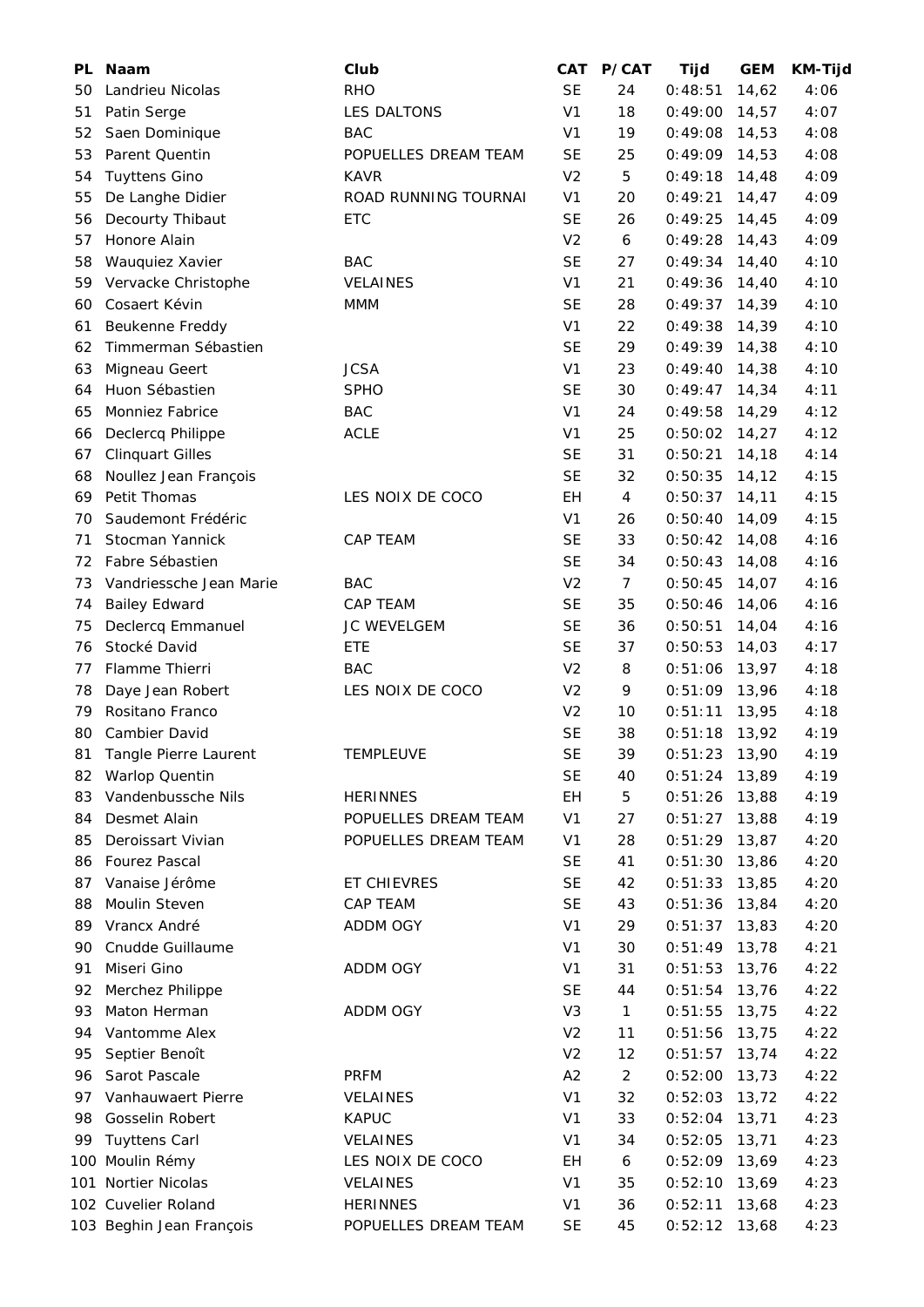| PL Naam                   | Club                       | <b>CAT</b>             | P/CAT              | Tijd                       | <b>GEM</b> | KM-Tijd |
|---------------------------|----------------------------|------------------------|--------------------|----------------------------|------------|---------|
| 104 Destrebecq Bernard    |                            | V <sub>1</sub>         | 37                 | 0:52:13                    | 13,67      | 4:23    |
| 105 Dhallewyn Jérôme      | <b>PRFM</b>                | <b>SE</b>              | 46                 | 0:52:16                    | 13,66      | 4:24    |
| 106 Bultreys Michel       | CAP TEAM                   | V <sub>1</sub>         | 38                 | 0:52:30                    | 13,60      | 4:25    |
| 107 Cornu Gaëtan          | <b>KAIN B</b>              | V <sub>1</sub>         | 39                 | 0:52:33                    | 13,59      | 4:25    |
| 108 Nyssen Alain          | <b>BAC</b>                 | V <sub>1</sub>         | 40                 | 0:52:34                    | 13,58      | 4:25    |
| 109 Ghesquière David      | NO LIMIT TEAM              | <b>SE</b>              | 47                 | $0:52:39$ 13,56            |            | 4:25    |
| 110 Vilain Vincent        | <b>BAC</b>                 | <b>SE</b>              | 48                 | 0:52:40                    | 13,56      | 4:26    |
| 111 Durant Luc            | <b>RSCM</b>                | V <sub>1</sub>         | 41                 | $0:52:43$ 13,54            |            | 4:26    |
| 112 Van Neste Christophe  |                            | V <sub>1</sub>         | 42                 | $0:52:45$ 13,54            |            | 4:26    |
| 113 Desruez Bertrand      | <b>VELAINES</b>            | V <sub>2</sub>         | 13                 | $0:52:47$ 13,53            |            | 4:26    |
| 114 Dubois Philippe       | <b>HAC</b>                 | V <sub>2</sub>         | 14                 | 0:52:48                    | 13,52      | 4:26    |
| 115 Meersseman Etienne    | <b>VELAINES</b>            | V <sub>1</sub>         | 43                 | 0:52:50                    | 13,51      | 4:26    |
| 116 Mol Elodie            | <b>VELAINES</b>            | DA                     | 2                  | 0:52:51                    | 13,51      | 4:26    |
| 117 Lubrez Jean François  |                            | <b>SE</b>              | 49                 | 0:52:52                    | 13,51      | 4:27    |
| 118 Desplanque Emmanuel   |                            | <b>SE</b>              | 50                 | 0:52:53                    | 13,50      | 4:27    |
| 119 Bekers Noël           | <b>ADDM OGY</b>            | V <sub>3</sub>         | 2                  | $0:53:05$ 13,45            |            | 4:28    |
| 120 Vilain André          | <b>BAC</b>                 | V <sub>2</sub>         | 15                 | 0:53:06                    | 13,45      | 4:28    |
| 121 Noullet Jean Paul     | <b>STANDARD</b>            | V <sub>1</sub>         | 44                 | 0:53:13                    | 13,42      | 4:28    |
| 122 Coeuret Michel        | <b>BAC</b>                 | V <sub>3</sub>         | 3                  | 0:53:14                    | 13,41      | 4:28    |
| 123 Dujardin Virginie     | LES NOIX DE COCO           | DA                     | 3                  | 0:53:21                    | 13,38      | 4:29    |
| 124 Lecocq Pierre         | CAP TEAM                   | V <sub>2</sub>         | 16                 | 0:53:27                    | 13,36      | 4:29    |
| 125 Delem Pascale         | <b>TORTUES MESLINOISES</b> | A2                     | 3                  | $0:53:28$ 13,35            |            | 4:30    |
| 126 Fouquette Sébastien   | ADDM OGY                   | <b>SE</b>              | 51                 | $0:53:29$ 13,35            |            | 4:30    |
| 127 De Cubber Marc        | <b>BAC</b>                 | V <sub>2</sub>         | 17                 | 0:53:30                    | 13,35      | 4:30    |
| 128 Deconinck Jérôme      | <b>BAC</b>                 | <b>SE</b>              | 52                 | 0:53:31                    | 13,34      | 4:30    |
| 129 Cloet Jean Christophe | BAC                        | <b>SE</b>              | 53                 | $0:53:32$ 13,34            |            | 4:30    |
| 130 Blanquart Lysiane     | <b>PRFM</b>                | A1                     | $\mathbf{1}$       | 0:53:33                    | 13,33      | 4:30    |
| 131 Morin Jean Marc       | <b>PRFM</b>                | V <sub>1</sub>         | 45                 | 0:53:34                    | 13,33      | 4:30    |
|                           |                            | EH.                    | $\overline{7}$     | $0:53:38$ 13,31            |            | 4:30    |
| 132 Desobry Nathan        |                            |                        | 54                 |                            |            |         |
| 133 Vandecaveye Olivier   | ADDM OGY                   | SE                     |                    | $0:53:42$ 13,30            |            | 4:31    |
| 134 Vanbokestal Elodie    | <b>AC BELOEIL</b>          | <b>ED</b><br><b>SE</b> | $\mathbf{1}$<br>55 | 0:53:43<br>$0:53:44$ 13,29 | 13,29      | 4:31    |
| 135 Tourneur Axel         | ETE                        |                        |                    |                            |            | 4:31    |
| 136 Desmet Sébastien      |                            | <b>SE</b>              | 56                 | $0:53:45$ 13,28            |            | 4:31    |
| 137 Buyse Caroline        |                            | DA                     | 4                  | 0:53:46                    | 13,28      | 4:31    |
| 138 Denys Jean Louis      |                            | <b>SE</b>              | 57                 | 0:53:50                    | 13,26      | 4:31    |
| 139 Delbroucq Maurice     |                            | <b>SE</b>              | 58                 | $0:53:52$ 13,25            |            | 4:32    |
| 140 Delguste Grégory      | <b>COACH RUNNING</b>       | <b>SE</b>              | 59                 | $0:53:56$ 13,24            |            | 4:32    |
| 141 Vanbokestal Rémi      | AC BELOEIL                 | <b>SE</b>              | 60                 | $0:54:02$ 13,21            |            | 4:32    |
| 142 Van Den Brulle Roland | <b>TORTUES MESLINOISES</b> | V <sub>3</sub>         | 4                  | $0:54:09$ 13,19            |            | 4:33    |
| 143 Olivier Vincent       | <b>TOURNAI GENERALE</b>    | SE                     | 61                 | 0:54:11                    | 13,18      | 4:33    |
| 144 Leblanc Paul André    | POPUELLES DREAM TEAM       | V <sub>1</sub>         | 46                 | 0:54:24                    | 13, 13     | 4:34    |
| 145 Desmedt Jean Michel   | ADDM OGY                   | <b>SE</b>              | 62                 | $0:54:29$ 13,10            |            | 4:35    |
| 146 Dupire Benoît         | <b>ECLA</b>                | V <sub>2</sub>         | 18                 | $0:54:30$ 13,10            |            | 4:35    |
| 147 Peeters David         | <b>BAC</b>                 | V <sub>1</sub>         | 47                 | 0:54:34                    | 13,08      | 4:35    |
| 148 Berton Jean Marc      | <b>BAC</b>                 | V <sub>1</sub>         | 48                 | $0:54:39$ 13,06            |            | 4:36    |
| 149 Maes André            | POPUELLES DREAM TEAM       | V <sub>2</sub>         | 19                 | $0:54:51$ 13,02            |            | 4:37    |
| 150 Lempire Henry         |                            | <b>SE</b>              | 63                 | 0:54:53                    | 13,01      | 4:37    |
| 151 Moutoy Marc           | <b>TDT</b>                 | V <sub>1</sub>         | 49                 | 0:55:00                    | 12,98      | 4:37    |
| 152 Devos Maxime          |                            | <b>SE</b>              | 64                 | $0:55:04$ 12,97            |            | 4:38    |
| 153 Saenz José            | LES NOIX DE COCO           | V <sub>2</sub>         | 20                 | 0:55:11                    | 12,94      | 4:38    |
| 154 Grzegorzewski Ludovic | LES NOIX DE COCO           | <b>SE</b>              | 65                 | $0:55:12$ 12,93            |            | 4:38    |
| 155 Ansel Nicolas         | LES NOIX DE COCO           | <b>SE</b>              | 66                 | $0:55:13$ 12,93            |            | 4:38    |
| 156 Naessens Jos          |                            | V <sub>1</sub>         | 50                 | $0:55:14$ 12,93            |            | 4:38    |
| 157 Frédéric Jean Pierre  | BAC                        | V <sub>1</sub>         | 51                 | $0:55:19$ 12,91            |            | 4:39    |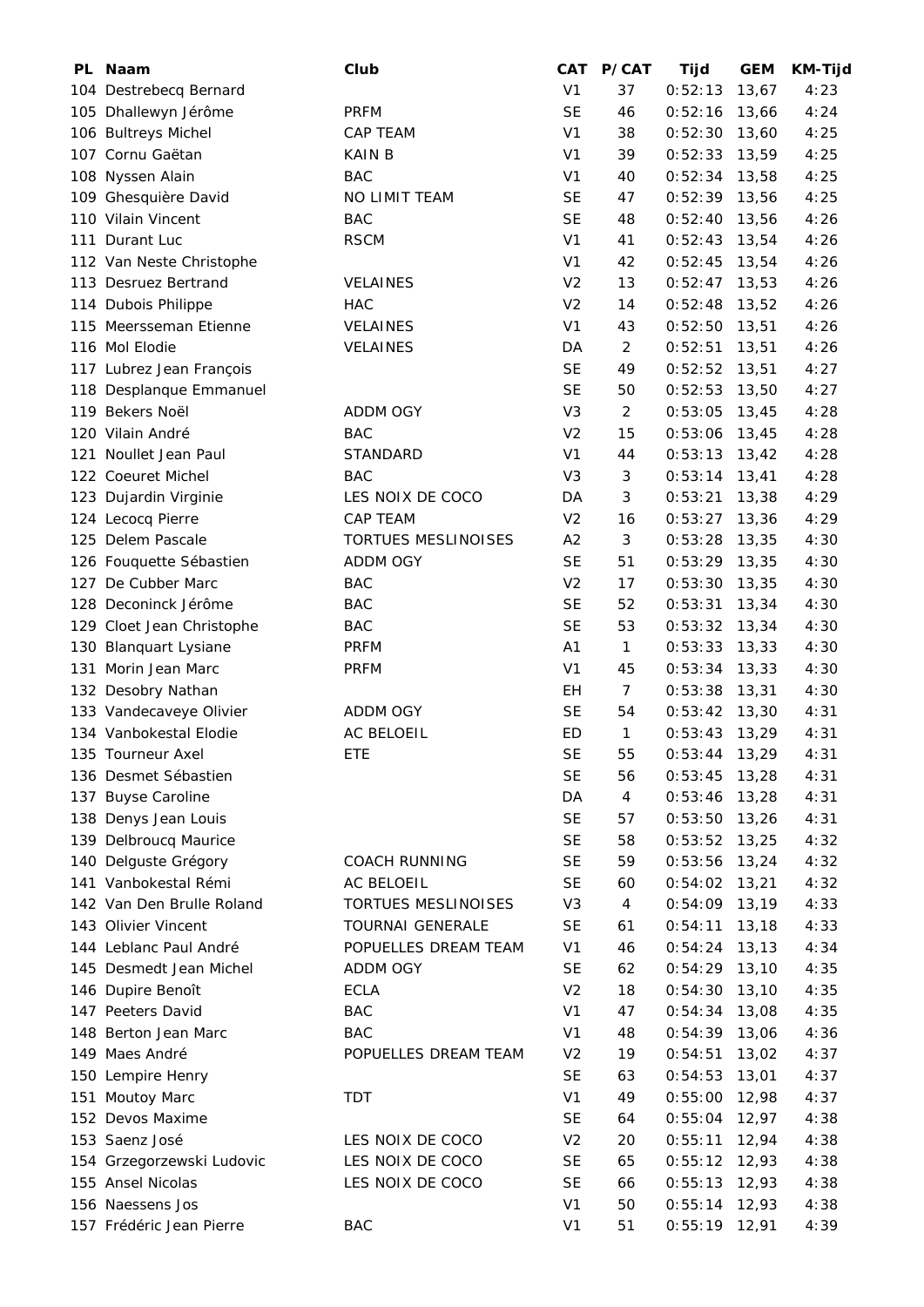| PL Naam                     | Club                       | <b>CAT</b>     | <b>P/CAT</b> | Tijd            | <b>GEM</b> | <b>KM-Tijd</b> |
|-----------------------------|----------------------------|----------------|--------------|-----------------|------------|----------------|
| 158 Lepoutere Franck        | <b>FLOC</b>                | V <sub>1</sub> | 52           | 0:55:24         | 12,89      | 4:39           |
| 159 Vanhaebost Georges      | <b>FLOC</b>                | V <sub>1</sub> | 53           | 0:55:25         | 12,88      | 4:39           |
| 160 Perrot Georges          |                            | V <sub>1</sub> | 54           | 0:55:26         | 12,88      | 4:39           |
| 161 Vandenbussche Stéphan   | <b>HERINNES</b>            | V <sub>1</sub> | 55           | 0:55:27         | 12,88      | 4:40           |
| 162 Deconinck Jean Marie    | <b>TORTUES MESLINOISES</b> | V <sub>2</sub> | 21           | 0:55:28         | 12,87      | 4:40           |
| 163 De Cubber Jacques       | <b>BAC</b>                 | V <sub>2</sub> | 22           | $0:55:29$ 12,87 |            | 4:40           |
| 164 Roussel Jean François   |                            | V <sub>1</sub> | 56           | 0:55:30         | 12,86      | 4:40           |
| 165 Brismee Michel          | PIPAIX                     | V <sub>3</sub> | 5            | 0:55:31         | 12,86      | 4:40           |
| 166 Nutte Gauthier          | <b>JCSA</b>                | <b>SE</b>      | 67           | $0:55:32$ 12,86 |            | 4:40           |
| 167 Descarpentries Fabrice  |                            | V <sub>1</sub> | 57           | $0:55:33$ 12,85 |            | 4:40           |
| 168 Dereux Eric             | <b>BAC</b>                 | <b>SE</b>      | 68           | 0:55:34         | 12,85      | 4:40           |
| 169 Audoor Alain            | <b>VELAINES</b>            | V <sub>2</sub> | 23           | 0:55:35         | 12,85      | 4:40           |
| 170 Lamant Jean-Luc         | KAIN B                     | V <sub>1</sub> | 58           | 0:55:36         | 12,84      | 4:40           |
| 171 Parys Walter            |                            | V <sub>2</sub> | 24           | 0:55:37         | 12,84      | 4:40           |
| 172 Cousse Benoit           | <b>LASUKC EST FOU</b>      | EH             | 8            | 0:55:49         | 12,79      | 4:41           |
| 173 Vandenbulcke Francis    | MMM                        | V <sub>2</sub> | 25           | $0:55:54$ 12,77 |            | 4:42           |
| 174 Sevrin Patrick          | <b>JCSA</b>                | V <sub>2</sub> | 26           | 0:55:58         | 12,76      | 4:42           |
| 175 Delbroucq David         | <b>JCSA</b>                | <b>SE</b>      | 69           | 0:55:59         | 12,75      | 4:42           |
| 176 Depluverez Paul         | <b>ASSA</b>                | V <sub>2</sub> | 27           | 0:56:00         | 12,75      | 4:42           |
| 177 Carlier Bruno           | <b>VELAINES</b>            | V <sub>2</sub> | 28           | 0:56:01         | 12,75      | 4:42           |
| 178 Flameng Laurent         | <b>FLOBECQ</b>             | <b>SE</b>      | 70           | 0:56:08         | 12,72      | 4:43           |
| 179 Mauroy Frédéric         | <b>SPHO</b>                | V <sub>1</sub> | 59           | $0:56:09$ 12,72 |            | 4:43           |
|                             | <b>BAC</b>                 | V <sub>1</sub> |              |                 |            |                |
| 180 De Rodder Eric          |                            |                | 60           | $0:56:10$ 12,71 |            | 4:43           |
| 181 Lucas Philippe          |                            | V <sub>2</sub> | 29           | 0:56:12         | 12,70      | 4:43           |
| 182 Duez Patrick            | <b>KAIN B</b>              | V <sub>1</sub> | 61           | 0:56:13         | 12,70      | 4:43           |
| 183 Dufour Olivier          | <b>TOURNAI GENERALE</b>    | V <sub>1</sub> | 62           | 0:56:14         | 12,70      | 4:44           |
| 184 Lebain Alain            | <b>VELAINES</b>            | V <sub>2</sub> | 30           | 0:56:15         | 12,69      | 4:44           |
| 185 Viavattene Sandy        |                            | <b>SE</b>      | 71           | 0:56:16         | 12,69      | 4:44           |
| 186 Desmet Yves             | <b>JCSA</b>                | V <sub>2</sub> | 31           | $0:56:17$ 12,69 |            | 4:44           |
| 187 Verrue Francis          | <b>BAC</b>                 | V3             | 6            | $0:56:19$ 12,68 |            | 4:44           |
| 188 Moutoy Frédéric         |                            | <b>SE</b>      | 72           | $0:56:26$ 12,65 |            | 4:45           |
| 189 Claerhout Filip         | <b>JCSA</b>                | V <sub>2</sub> | 32           | $0:56:29$ 12,64 |            | 4:45           |
| 190 Dumortier Jean Jacques  |                            | V <sub>2</sub> | 33           | $0:56:35$ 12,62 |            | 4:45           |
| 191 Roty Michel             | <b>KAIN B</b>              | V3             | 7            | 0:56:37         | 12,61      | 4:45           |
| 192 Castagna Mario          | <b>ACG</b>                 | V <sub>3</sub> | 8            | 0:56:38         | 12,61      | 4:46           |
| 193 Geenens Bruno           | <b>HERINNES</b>            | V <sub>1</sub> | 63           | 0:56:40         | 12,60      | 4:46           |
| 194 Van Malleghem Ariane    | KAIN B                     | A2             | 4            | 0:56:44         | 12,59      | 4:46           |
| 195 Desobry Johan           | <b>ECLATES PERUWELZ</b>    | V <sub>2</sub> | 34           | 0:56:45         | 12,58      | 4:46           |
| 196 Cabre Jean François     | <b>RHO</b>                 | <b>SE</b>      | 73           | $0:56:51$ 12,56 |            | 4:47           |
| 197 Hainaut Florent         |                            | EН             | 9            | 0:56:56         | 12,54      | 4:47           |
| 198 Biltresse Michel        | KAIN B                     | V <sub>3</sub> | 9            | 0:57:04         | 12,51      | 4:48           |
| 199 Malice Frederic         |                            | <b>SE</b>      | 74           | 0:57:08         | 12,50      | 4:48           |
| 200 Bultot Jean Marie       | <b>MAHYMOBILE</b>          | V <sub>2</sub> | 35           | $0:57:14$ 12,48 |            | 4:49           |
| 201 Pottiez Guy             | <b>VELAINES</b>            | V <sub>1</sub> | 64           | 0:57:19         | 12,46      | 4:49           |
| 202 Vanderhaegen Pierre     | <b>VELAINES</b>            | V <sub>1</sub> | 65           | 0:57:20         | 12,45      | 4:49           |
| 203 Ermel Stéphane          | <b>ACCROS 5 CLOCHERS</b>   | V <sub>1</sub> | 66           | $0:57:21$ 12,45 |            | 4:49           |
| 204 Bohems André            | <b>ACCROS 5 CLOCHERS</b>   | V <sub>1</sub> | 67           | 0:57:22         | 12,45      | 4:49           |
| 205 Van Bieruliet Jean-Paul |                            | V <sub>1</sub> | 68           | 0:57:23         | 12,44      | 4:49           |
| 206 Lanoy Stéphane          |                            | V <sub>1</sub> | 69           | $0:57:29$ 12,42 |            | 4:50           |
| 207 Golestin Wifried        |                            | <b>SE</b>      | 75           | 0:57:30         | 12,42      | 4:50           |
| 208 Devos Christian         | <b>ECLA</b>                | V <sub>2</sub> | 36           | $0:57:32$ 12,41 |            | 4:50           |
| 209 Bourguignon Christophe  |                            | <b>SE</b>      | 76           | $0:57:34$ 12,40 |            | 4:50           |
| 210 Dupret Didier           | <b>BAC</b>                 | V <sub>1</sub> | 70           | $0:57:36$ 12,40 |            | 4:50           |
| 211 Verdy Jacques           | <b>KAIN B</b>              | V <sub>2</sub> | 37           | $0:57:37$ 12,39 |            | 4:51           |
|                             |                            |                |              |                 |            |                |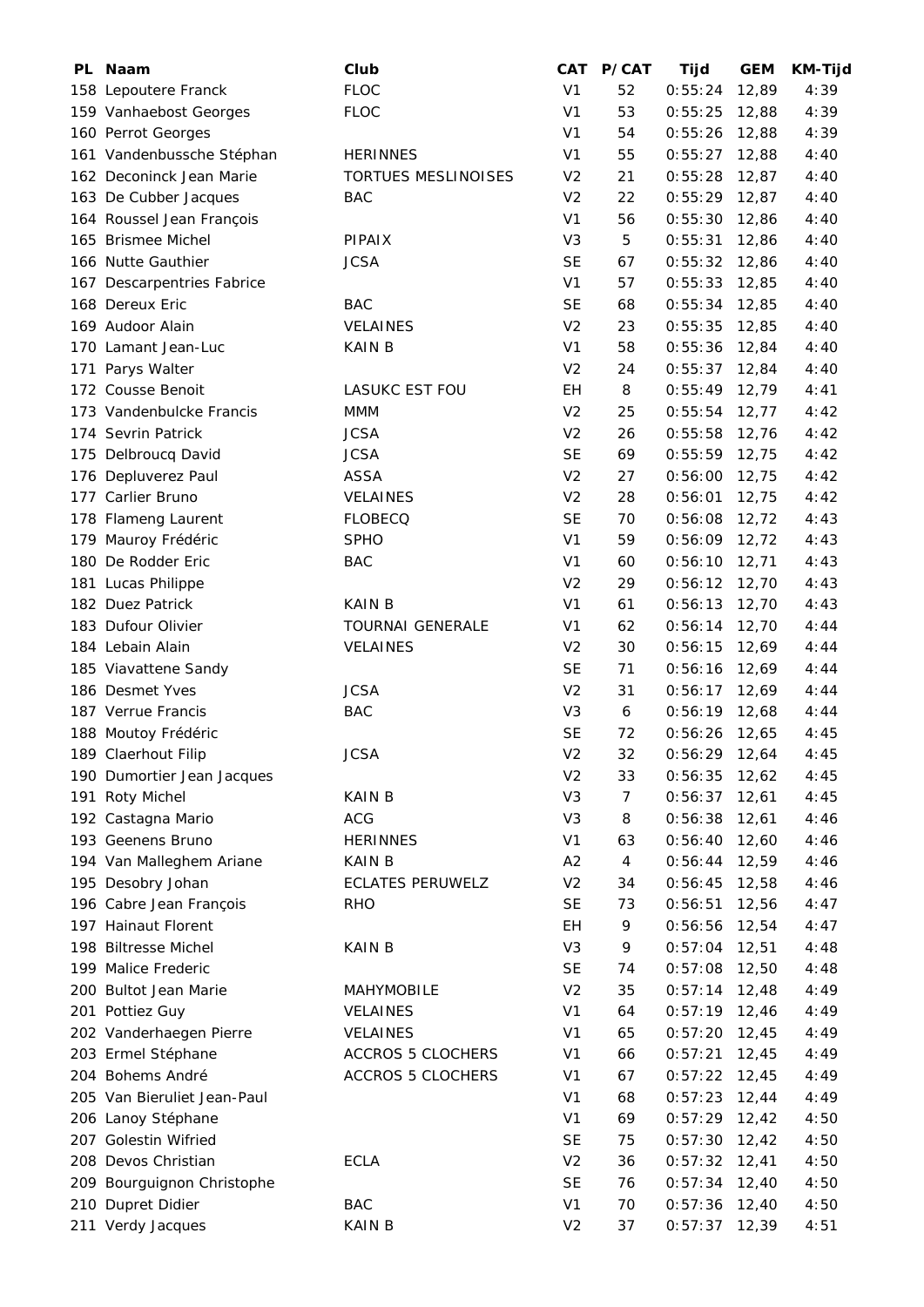| PL | <b>Naam</b>              | Club                     | CAT            | P/CAT            | Tijd            | <b>GEM</b> | <b>KM-Tijd</b> |
|----|--------------------------|--------------------------|----------------|------------------|-----------------|------------|----------------|
|    | 212 Procureur Laurent    |                          | <b>SE</b>      | 77               | 0:57:41         | 12,38      | 4:51           |
|    | 213 Padovano Quentin     |                          | <b>SE</b>      | 78               | 0:57:42         | 12,37      | 4:51           |
|    | 214 Samain Pascal        | <b>TRIATH</b>            | <b>SE</b>      | 79               | $0:57:45$ 12,36 |            | 4:51           |
|    | 215 Dufour Pierre        | <b>TOURNAI GENERALE</b>  | EH             | 10               | 0:57:46         | 12,36      | 4:51           |
|    | 216 Piquet Thierry       | <b>ECLA</b>              | V <sub>2</sub> | 38               | 0:57:47         | 12,36      | 4:51           |
|    | 217 Dervaux Claude       |                          | V <sub>2</sub> | 39               | 0:57:48         | 12,35      | 4:51           |
|    | 218 Dufour Philippe      | <b>TOURNAI GENERALE</b>  | V <sub>1</sub> | 71               | 0:57:53         | 12,34      | 4:52           |
|    | 219 Melchior Jean Romain | POPUELLES DREAM TEAM     | <b>SE</b>      | 80               | 0:57:55         | 12,33      | 4:52           |
|    | 220 Boucau William       |                          | V <sub>1</sub> | 72               | 0:57:59         | 12,31      | 4:52           |
|    | 221 Samyn Patrick        |                          | V <sub>2</sub> | 40               | $0:58:01$ 12,31 |            | 4:53           |
|    | 222 Cambier Serge        | <b>FLOBECQ</b>           | V <sub>1</sub> | 73               | 0:58:15         | 12,26      | 4:54           |
|    | 223 Stassen Pierre       | <b>TOURNAI GENERALE</b>  | <b>SE</b>      | 81               | 0:58:17         | 12,25      | 4:54           |
|    | 224 Clement Georges      | <b>PIPAIX</b>            | <b>SE</b>      | 82               | 0:58:23         | 12,23      | 4:54           |
|    | 225 Musumeci Bruno       | <b>JCSA</b>              | V <sub>2</sub> | 41               | $0:58:27$ 12,22 |            | 4:55           |
|    | 226 Dereux Francis       |                          | V <sub>2</sub> | 42               | $0:58:29$ 12,21 |            | 4:55           |
|    | 227 Grivet Dominique     | LES NOIX DE COCO         | <b>SE</b>      | 83               | $0:58:32$ 12,20 |            | 4:55           |
|    | 228 Planque Jean Luc     | <b>JCSA</b>              | V <sub>2</sub> | 43               | 0:58:33         | 12,19      | 4:55           |
|    | 229 Pletinckx Xavier     |                          | V <sub>2</sub> | 44               | 0:58:48         | 12,14      | 4:56           |
|    | 230 Decock Valérie       | CAP TEAM                 | A1             | 2                | 0:58:50         | 12,14      | 4:57           |
|    | 231 De Coninck Hubert    | CAP TEAM                 | V <sub>1</sub> | 74               | 0:58:51         | 12, 13     | 4:57           |
|    | 232 Friquet Martin       | PIPAIX                   | EН             | 11               | 0:58:53         | 12, 13     | 4:57           |
|    | 233 Convert Olivier      |                          | <b>SE</b>      | 84               | 0:58:55         | 12,12      | 4:57           |
|    | 234 Allard Thierry       | <b>ACCROS 5 CLOCHERS</b> | V <sub>1</sub> | 75               | $0:58:56$ 12,12 |            | 4:57           |
|    | 235 Deveux Stephane      |                          | <b>SE</b>      | 85               | 0:59:05         | 12,08      | 4:58           |
|    | 236 Dorosev Ado          | <b>ACCROS 5 CLOCHERS</b> | V <sub>2</sub> | 45               | 0:59:10         | 12,07      | 4:58           |
|    | 237 Bataille Claude      |                          | V <sub>3</sub> | 10               | 0:59:11         | 12,06      | 4:58           |
|    | 238 Lefebvre Norbert     | <b>VELAINES</b>          | V <sub>1</sub> | 76               | 0:59:12         | 12,06      | 4:58           |
|    | 239 Leclercq Sybille     | <b>KAIN B</b>            | A <sub>2</sub> | 5                | 0:59:13         | 12,06      | 4:59           |
|    | 240 Decaluwe Pierre      | <b>CNDK</b>              | V <sub>3</sub> | 11               | 0:59:17         | 12,04      | 4:59           |
|    | 241 Carlier Cédric       | <b>ECLA</b>              | <b>SE</b>      | 86               | 0:59:21         | 12,03      | 4:59           |
|    | 242 Lecat Daniel         | <b>KAIN B</b>            | V <sub>1</sub> | 77               | 0:59:22         |            | 4:59           |
|    |                          | <b>SPHO</b>              | <b>SE</b>      |                  |                 | 12,03      |                |
|    | 243 Portante Frédéric    |                          | V <sub>1</sub> | 87<br>78         | $0:59:23$ 12,02 |            | 4:59           |
|    | 244 Thiery Patrick       | LANDAS                   |                |                  | $0:59:26$ 12,01 |            | 5:00           |
|    | 245 Mahieu Eddy          | PIPAIX                   | V <sub>1</sub> | 79               | $0:59:29$ 12,00 |            | 5:00           |
|    | 246 Feys Nicolas         | <b>ACCROS 5 CLOCHERS</b> | <b>SE</b>      | 88               | $0:59:32$ 11,99 |            | 5:00           |
|    | 247 Plateau Véronique    | <b>KAIN B</b>            | A2             | $\boldsymbol{6}$ | 0:59:33         | 11,99      | 5:00           |
|    | 248 Deslee Eric          | KAIN B                   | V <sub>1</sub> | 80               | 0:59:34 11,99   |            | 5:00           |
|    | 249 Descy François       | ADJ                      | V <sub>2</sub> | 46               | $0:59:35$ 11,98 |            | 5:00           |
|    | 250 Declercq Benoît      | JC BRIN D ZINC           | <b>SE</b>      | 89               | 0:59:36 11,98   |            | 5:01           |
|    | 251 Leturcq Valérie      |                          | A1             | 3                | $0:59:37$ 11,98 |            | 5:01           |
|    | 252 Pluquet Marc         | RUS HERSEAUX             | V <sub>2</sub> | 47               | 0:59:38         | 11,97      | 5:01           |
|    | 253 Devos Christine      | <b>VELAINES</b>          | A2             | 7                | 0:59:39         | 11,97      | 5:01           |
|    | 254 Duflot Grégory       |                          | <b>SE</b>      | 90               | 0:59:40         | 11,97      | 5:01           |
|    | 255 Denays Laurent       | LESDAIN D LA MER         | EH             | 12               | 0:59:41         | 11,96      | 5:01           |
|    | 256 Denays Antoine       | LESDAIN D LA MER         | EH             | 13               | $0:59:42$ 11,96 |            | 5:01           |
|    | 257 Simpson Homer        | LESDAIN D LA MER         | <b>SE</b>      | 91               | $0:59:43$ 11,96 |            | 5:01           |
|    | 258 Allard François      | LESDAIN D LA MER         | <b>SE</b>      | 92               | $0:59:44$ 11,95 |            | 5:01           |
|    | 259 Tyson Mike           | LESDAIN D LA MER         | $S_{I}$        | 92               | 0:59:45         | 11,95      | 5:01           |
|    | 260 Deroulez Dany        | LESDAIN D LA MER         | V <sub>1</sub> | 81               | 0:59:47         | 11,94      | 5:01           |
|    | 261 Deboever Francis     |                          | V <sub>1</sub> | 82               | 0:59:56         | 11,91      | 5:02           |
|    | 262 Bruneau Chantal      | PIPAIX                   | A2             | 8                | 1:00:05         | 11,88      | 5:03           |
|    | 263 Ramu Annick          | <b>KAIN B</b>            | A2             | 9                | 1:00:06         | 11,88      | 5:03           |
|    | 264 Jurquin Christian    | VELAINES                 | V <sub>1</sub> | 83               | 1:00:08 11,87   |            | 5:03           |
|    | 265 Flavignie Gérard     |                          | V <sub>2</sub> | 48               | 1:00:10 11,87   |            | 5:03           |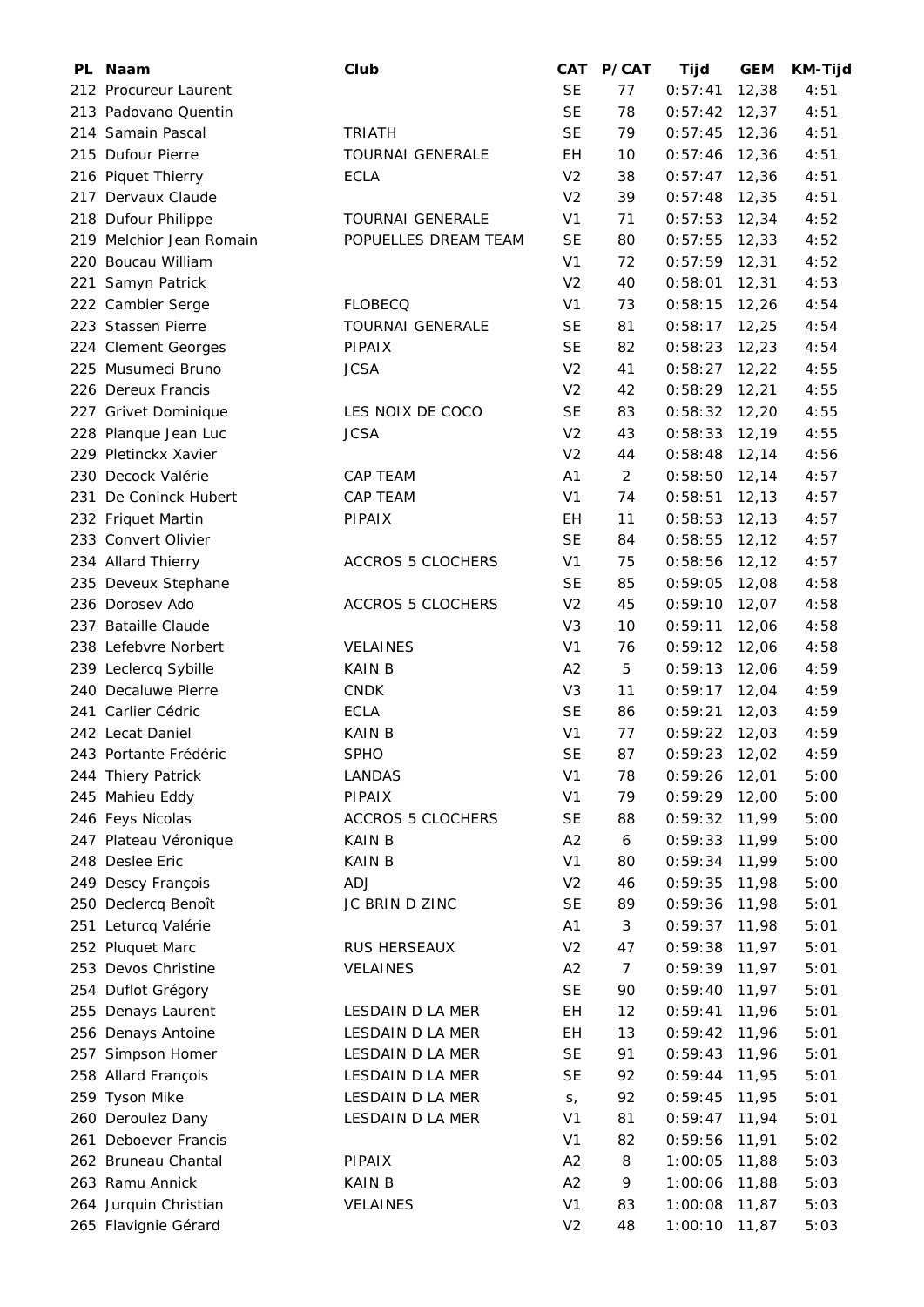| PL Naam                                        | Club                     | CAT            | P/CAT          | Tijd               | <b>GEM</b> | <b>KM-Tijd</b> |
|------------------------------------------------|--------------------------|----------------|----------------|--------------------|------------|----------------|
| 266 Rassemont Gaetan                           | <b>ADDM OGY</b>          | <b>SE</b>      | 93             | 1:00:12            | 11,86      | 5:04           |
| 267 Cornu Pierre Jean                          |                          | V <sub>1</sub> | 84             | 1:00:19            | 11,84      | 5:04           |
| 268 Dumont Ariane                              | <b>SPHO</b>              | A <sub>3</sub> | $\mathbf{1}$   | 1:00:20            | 11,83      | 5:04           |
| 269 Lecocq Philippe                            | <b>VELAINES</b>          | V <sub>1</sub> | 85             | 1:00:21            | 11,83      | 5:04           |
| 270 Abbeca Albain                              | <b>SPHO</b>              | V <sub>2</sub> | 49             | 1:00:23            | 11,82      | 5:04           |
| 271 Tesson Yves                                |                          | V <sub>1</sub> | 86             | 1:00:25            | 11,82      | 5:05           |
| 272 Woestyn Jean-Philippe                      | <b>JC WARNETON</b>       | V <sub>2</sub> | 50             | 1:00:26            | 11,81      | 5:05           |
| 273 Manche Patrick                             | <b>TEMPLEUVE</b>         | V <sub>1</sub> | 87             | 1:00:27            | 11,81      | 5:05           |
| 274 Meurisse Jean                              | <b>SPHO</b>              | V <sub>2</sub> | 51             | 1:00:29            | 11,80      | 5:05           |
| 275 Bogemans Sébastien                         | KAIN B                   | EН             | 14             | 1:00:30            | 11,80      | 5:05           |
| 276 Vander Elst Denis                          |                          | <b>SE</b>      | 94             | 1:00:35            | 11,79      | 5:05           |
| 277 Montignie Jean Jacques                     | <b>HERINNES</b>          | V <sub>1</sub> | 88             | 1:00:36            | 11,78      | 5:06           |
| 278 Dutrannois Stéphane                        | <b>HERINNES</b>          | V <sub>1</sub> | 89             | 1:00:37            | 11,78      | 5:06           |
| 279 Graf Wilhelm                               |                          | V <sub>3</sub> | 12             | 1:00:38            | 11,78      | 5:06           |
| 280 Longepee Philippe                          |                          | V <sub>1</sub> | 90             | 1:00:40            | 11,77      | 5:06           |
| 281 Bekaert Christophe                         | MC BRIDE                 | <b>SE</b>      | 95             | 1:00:44            | 11,76      | 5:06           |
| 282 Graf Olivier                               |                          | <b>SE</b>      | 96             | 1:00:45            | 11,75      | 5:06           |
| 283 Leclercq Michel                            | <b>CAP TEAM</b>          | V <sub>3</sub> | 13             | 1:00:46            | 11,75      | 5:06           |
| 284 François Jean Marc                         |                          | V <sub>1</sub> | 91             | 1:00:47            | 11,75      | 5:06           |
| 285 Francois Jean-Manuel                       |                          | <b>SE</b>      | 97             | 1:00:48            | 11,74      | 5:07           |
| 286 Verbrugghe Bernard                         | MMM                      | V <sub>3</sub> | 14             | 1:00:55            | 11,72      | 5:07           |
| 287 Delaunoy Christophe                        |                          | <b>SE</b>      | 98             | 1:00:56            | 11,72      | 5:07           |
| 288 Schoonooghe Erwin                          |                          | V <sub>1</sub> | 92             | 1:00:57            | 11,71      | 5:07           |
| 289 Goeders Claudy                             |                          | V <sub>2</sub> | 52             | 1:01:02            | 11,70      | 5:08           |
| 290 Delbar Eddy                                | <b>JCSA</b>              | V <sub>1</sub> | 93             | 1:01:05            | 11,69      | 5:08           |
| 291 Dupont Ethel                               | <b>ACCROS 5 CLOCHERS</b> | A <sub>1</sub> | 4              | 1:01:11            | 11,67      | 5:08           |
| 292 Lochenie Didier                            | <b>JCSA</b>              | V <sub>1</sub> | 94             | 1:01:16            | 11,65      | 5:09           |
| 293 Wauquiez Bernard                           | <b>BAC</b>               | V <sub>3</sub> | 15             | 1:01:26            | 11,62      | 5:10           |
| 294 Carbonnelle Christiane                     | <b>KAIN B</b>            | A2             | 10             | $1:01:29$ 11,61    |            | 5:10           |
| 295 Delcour Nelly                              | <b>SPHO</b>              | A <sub>2</sub> | 11             | 1:01:30            |            | 5:10           |
|                                                |                          | V <sub>2</sub> | 53             | 1:01:31            | 11,61      | 5:10           |
| 296 Vanderhaegen Jacques<br>297 Belin Philippe | <b>VELAINES</b>          | V <sub>2</sub> | 54             | $1:01:34$ 11,60    | 11,61      | 5:10           |
| 298 Frédéric Geoffrey                          | <b>BAC</b>               | <b>SE</b>      | 99             |                    |            |                |
|                                                |                          | V <sub>2</sub> |                | $1:01:40$ 11,58    |            | 5:11<br>5:11   |
| 299 Michel Jacques<br>300 Dogot Bernard        | AMIS DU JEUDI            | V <sub>2</sub> | 55<br>56       | 1:01:43<br>1:01:52 | 11,57      | 5:12           |
|                                                |                          |                |                | 1:01:55            | 11,54      |                |
| 301 Quintin Tom<br>302 Vanderbeken Sigrid      | <b>BAC</b>               | EH             | 15             |                    | 11,53      | 5:12           |
|                                                | TRI GT                   | A1             | 5              | 1:02:20            | 11,45      | 5:14           |
| 303 Campener François                          | <b>BAC</b>               | <b>SE</b>      | 100            | 1:02:21            | 11,45      | 5:14           |
| 304 Coupé Sabine                               | <b>KAIN B</b>            | A <sub>1</sub> | 6              | $1:02:29$ 11,43    |            | 5:15           |
| 305 Surquin Frédéric                           | ZP TOURNAISIS            | V <sub>1</sub> | 95             | 1:02:31            | 11,42      | 5:15           |
| 306 Bonneel Florence                           | <b>BAC</b>               | <b>ED</b>      | $\overline{c}$ | 1:02:32            | 11,42      | 5:15           |
| 307 Carlot Grégory                             |                          | <b>SE</b>      | 101            | 1:02:48            | 11,37      | 5:17           |
| 308 Monté Jean                                 | <b>VELAINES</b>          | V <sub>2</sub> | 57             | 1:02:50            | 11,36      | 5:17           |
| 309 Depelchin Martine                          |                          | A <sub>1</sub> | 7              | 1:02:52            | 11,36      | 5:17           |
| 310 Dekoster Philippe                          |                          | V <sub>1</sub> | 96             | 1:02:55            | 11,35      | 5:17           |
| 311 Meuris Philippe                            | <b>KAIN B</b>            | V <sub>2</sub> | 58             | 1:02:59 11,34      |            | 5:18           |
| 312 Gueuning Thomas                            |                          | <b>SE</b>      | 102            | 1:03:09            | 11,31      | 5:18           |
| 313 Temperman Gaëtan                           | AMIS DU MARDI            | <b>SE</b>      | 103            | 1:03:17            | 11,28      | 5:19           |
| 314 Depauw Marc                                |                          | V <sub>1</sub> | 97             | 1:03:20            | 11,27      | 5:19           |
| 315 Spanneut Sébastien                         | <b>BAC</b>               | <b>SE</b>      | 104            | 1:03:25            | 11,26      | 5:20           |
| 316 Casse Henry                                |                          | V <sub>1</sub> | 98             | 1:03:29            | 11,25      | 5:20           |
| 317 Billemont Pierre                           |                          | <b>SE</b>      | 105            | 1:03:30            | 11,24      | 5:20           |
| 318 Delcroix Patrick                           | SUKCESTFOU               | V <sub>2</sub> | 59             | 1:03:34 11,23      |            | 5:21           |
| 319 Leleux Didier                              | ZATAC                    | <b>SE</b>      | 106            | 1:03:36 11,23      |            | 5:21           |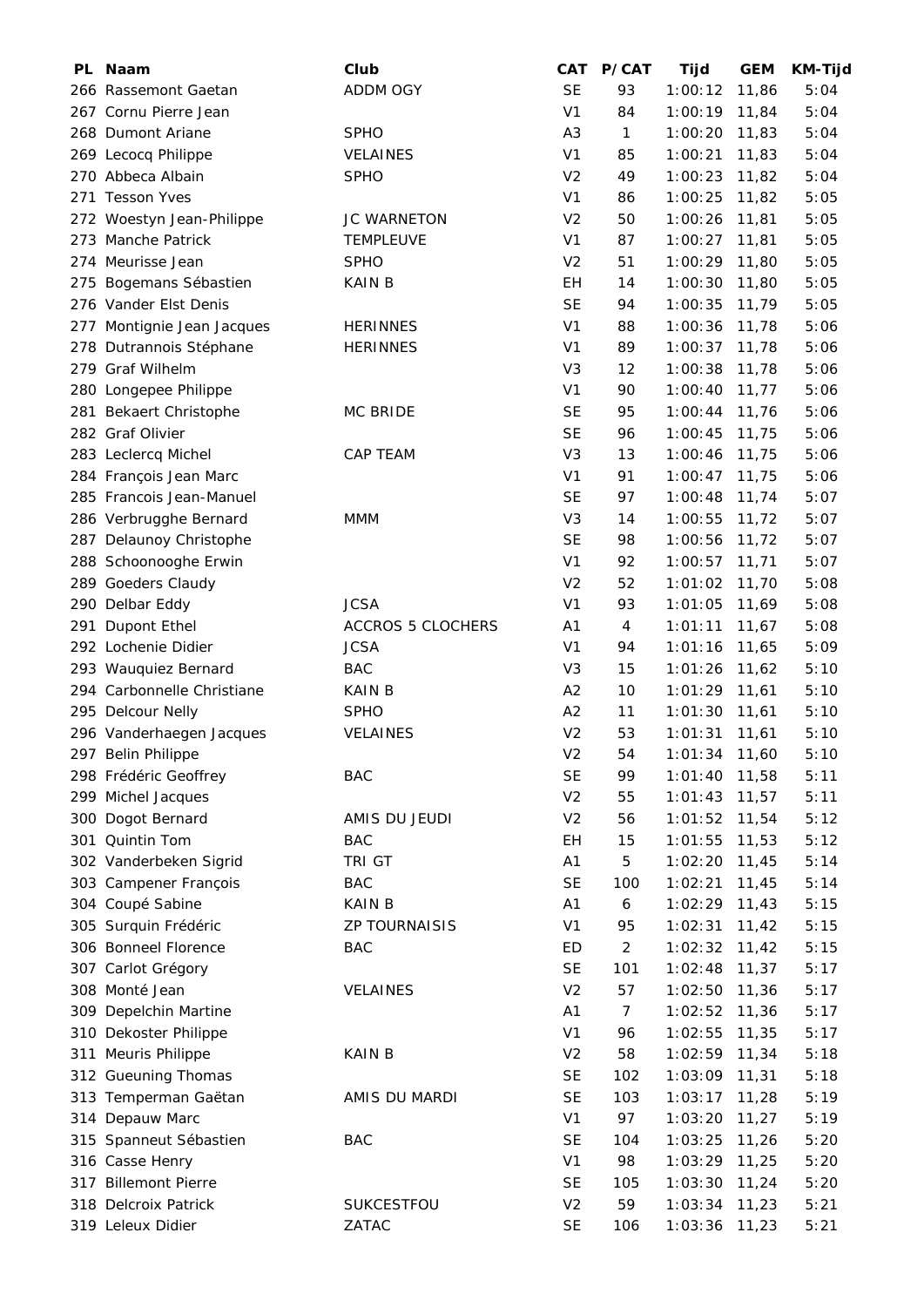| PL. | <b>Naam</b>                | Club                     | CAT            | P/CAT          | Tijd            | <b>GEM</b> | <b>KM-Tijd</b> |
|-----|----------------------------|--------------------------|----------------|----------------|-----------------|------------|----------------|
|     | 320 Leviel Isabelle        |                          | DA             | 5              | 1:03:38         | 11,22      | 5:21           |
|     | 321 Rousseau David         |                          | <b>SE</b>      | 107            | $1:03:39$ 11,22 |            | 5:21           |
|     | 322 Menu Clotilde          |                          | A <sub>1</sub> | 8              | 1:03:42         | 11,21      | 5:21           |
|     | 323 Guerin Jean Christophe |                          | <b>SE</b>      | 108            | 1:03:44         | 11,20      | 5:21           |
|     | 324 Canart Jean Yves       | <b>RHO</b>               | V <sub>2</sub> | 60             | 1:03:45         | 11,20      | 5:21           |
|     | 325 Daels Sébastien        |                          | <b>SE</b>      | 109            | 1:03:46         | 11,20      | 5:22           |
|     | 326 Deroux Francis         | ADDM OGY                 | V <sub>2</sub> | 61             | 1:03:48         | 11,19      | 5:22           |
|     | 327 Poot Laurent           |                          | V <sub>1</sub> | 99             | $1:03:49$ 11,19 |            | 5:22           |
|     | 328 Claes Tony             |                          | <b>SE</b>      | 110            | 1:03:50         | 11,19      | 5:22           |
|     | 329 Delangre Colette       | KAIN B                   | A2             | 12             | 1:03:51         | 11,18      | 5:22           |
|     | 330 Bernard Jacques        |                          | V <sub>2</sub> | 62             | 1:03:56         | 11,17      | 5:22           |
|     | 331 Catoire Frederic       | <b>JFL TEAM</b>          | <b>SE</b>      | 111            | 1:04:01         | 11,15      | 5:23           |
|     | 332 Flasse Nathalie        | <b>COACH RUNNING</b>     | DA             | 6              | 1:04:18         | 11,10      | 5:24           |
|     | 333 Estievenart Bernard    | <b>BONSECOURS</b>        | V <sub>2</sub> | 63             | 1:04:20         | 11,10      | 5:24           |
|     | 334 Leplae Jean Yves       | <b>FLOC</b>              | V <sub>2</sub> | 64             | 1:04:22         | 11,09      | 5:25           |
|     | 335 Laurent Stéphane       | <b>VELAINES</b>          | <b>SE</b>      | 112            | 1:04:24         | 11,09      | 5:25           |
|     | 336 Simon Xavier           |                          | V <sub>1</sub> | 100            | 1:04:25         | 11,08      | 5:25           |
|     | 337 Bonnet Jean Paul       |                          | V <sub>1</sub> | 101            | 1:04:29         | 11,07      | 5:25           |
|     | 338 Denays Charlotte       | LESDAIN D LA MER         | ED             | 3              | 1:04:41         | 11,04      | 5:26           |
|     | 339 Vander Massen Marc     | <b>VELAINES</b>          | V <sub>1</sub> | 102            | 1:04:45         | 11,03      | 5:26           |
|     | 340 Quintin Pierre         | <b>BAC</b>               | V <sub>1</sub> | 103            | 1:05:08         | 10,96      | 5:28           |
|     | 341 Michiels Philippe      |                          | V <sub>1</sub> | 104            | 1:05:09 10,96   |            | 5:28           |
|     | 342 Werrebrouck Blaise     |                          | V <sub>1</sub> | 105            | 1:05:13         | 10,95      | 5:29           |
|     | 343 Groothaerd Philippe    | JC WARNETON              | V <sub>2</sub> | 65             | 1:05:19         | 10,93      | 5:29           |
|     | 344 Menart Cédric          | <b>BAC</b>               | <b>SE</b>      | 113            | 1:05:23         | 10,92      | 5:30           |
|     | 345 Messiaen Xavier        | <b>BAC</b>               | V <sub>1</sub> | 106            | 1:05:24         | 10,92      | 5:30           |
|     | 346 Wyseur Alexandre       | LES AMIS DU MARDI        | <b>SE</b>      | 114            | 1:05:27         | 10,91      | 5:30           |
|     | 347 Mascret Frédéric       | <b>JCSA</b>              | V <sub>1</sub> | 107            | 1:05:32         | 10,90      | 5:30           |
|     | 348 Dubois Jean Marie      | <b>JCSA</b>              | V <sub>2</sub> | 66             | 1:05:44 10,86   |            | 5:31           |
|     | 349 Barbier Bernard        | VELAINES                 | V <sub>2</sub> | 67             | 1:05:48         | 10,85      | 5:32           |
|     | 350 Deboever Bernard       |                          | V <sub>1</sub> | 108            | 1:05:49         | 10,85      | 5:32           |
|     | 351 Delcambre Philippe     | ZATAC                    | <b>SE</b>      | 115            | 1:05:51 10,84   |            | 5:32           |
|     | 352 Gueuning Martin        |                          | <b>SE</b>      | 116            | 1:05:57         | 10,83      | 5:33           |
|     | 353 Pipart Aurore          | <b>TDT</b>               | DA             | $\overline{7}$ | 1:05:59         | 10,82      | 5:33           |
|     | 354 Potar Sylvia           | SUKCESTFOU               | A1             | 9              | 1:06:00         | 10,82      | 5:33           |
|     | 355 Cousin Olivier         | SUKCESTFOU               | <b>SE</b>      | 117            | 1:06:01         | 10,82      | 5:33           |
|     | 356 Dauw Fanny             |                          | A <sub>1</sub> | 10             | 1:06:03         | 10,81      | 5:33           |
|     | 357 Iannuzzo Liliana       |                          | A <sub>1</sub> | 11             | 1:06:04         | 10,81      | 5:33           |
|     | 358 Potlog Simona          | <b>SPHO</b>              | DA             | 8              | 1:06:09         | 10,79      | 5:34           |
|     | 359 Dubois Célia           |                          | DA             | 9              | 1:06:10         | 10,79      | 5:34           |
|     | 360 Villee Vincent         | <b>JCSA</b>              | V <sub>1</sub> | 109            | 1:06:11         | 10,79      | 5:34           |
|     | 361 Deleruelle Amélie      |                          | DA             | 10             | 1:06:14         | 10,78      | 5:34           |
|     | 362 Walcarius Nathalie     | MMM                      | A1             | 12             | 1:06:28         | 10,74      | 5:35           |
|     | 363 Gerard Bernard         | <b>KAIN B</b>            | V <sub>3</sub> | 16             | 1:06:29         | 10,74      | 5:35           |
|     | 364 Piquer Philippe        | <b>RHO</b>               | V <sub>1</sub> | 110            | 1:06:30         | 10,74      | 5:35           |
|     | 365 Vancoppenolle Guy      |                          | V <sub>2</sub> | 68             | 1:06:34         | 10,73      | 5:36           |
|     | 366 Dachy Jean Paul        | <b>KAIN B</b>            | V <sub>2</sub> | 69             | 1:06:35         | 10,72      | 5:36           |
|     | 367 Van Nerom Eddy         | <b>KAIN B</b>            | V <sub>1</sub> | 111            | 1:06:39         | 10,71      | 5:36           |
|     | 368 Leclercq Nancy         | KAIN B                   | A1             | 13             | 1:06:47         | 10,69      | 5:37           |
|     | 369 Clerx Isabelle         | <b>SPHO</b>              | A2             | 13             | 1:06:48         | 10,69      | 5:37           |
|     | 370 Destrebecq, Gery       | <b>SPHO</b>              | V <sub>1</sub> | 112            | 1:06:49         | 10,69      | 5:37           |
|     | 371 Roty Monique           | <b>KAIN B</b>            | A4             | 112            | 1:06:50         | 10,68      | 5:37           |
|     | 372 Catoire Delphine       |                          | DA             | 11             | 1:06:51         | 10,68      | 5:37           |
|     | 373 Lamarche Bertrand      | <b>ACCROS 5 CLOCHERS</b> | V <sub>1</sub> | 113            | 1:06:52         | 10,68      | 5:37           |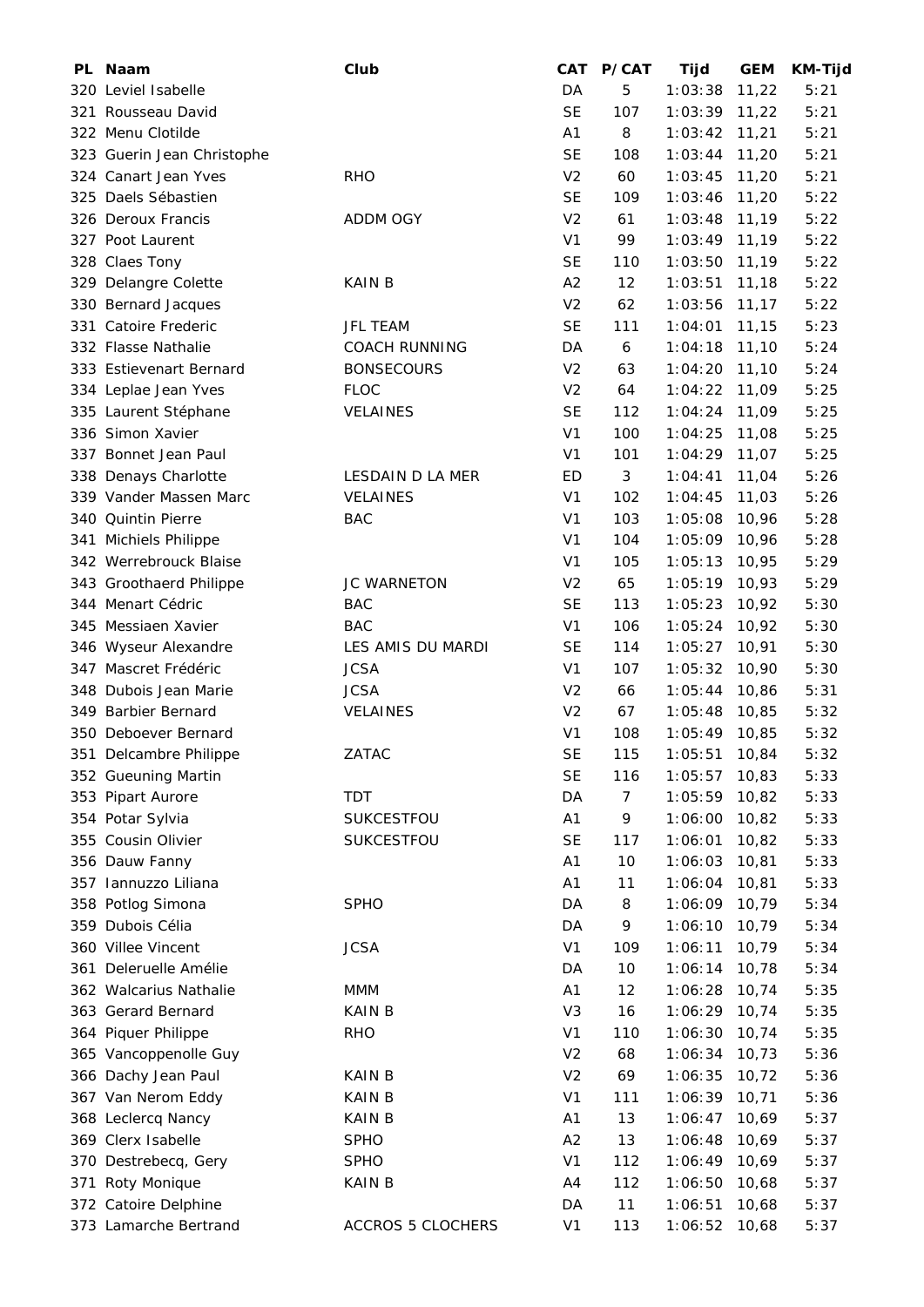| PL Naam                       | Club                               | <b>CAT</b>     | P/CAT          | Tijd               | <b>GEM</b>   | <b>KM-Tijd</b> |
|-------------------------------|------------------------------------|----------------|----------------|--------------------|--------------|----------------|
| 374 Vannieuwenhuyse Françoise |                                    | A <sub>1</sub> | 14             | 1:06:53            | 10,68        | 5:37           |
| 375 Francois José             | <b>VELAINES</b>                    | V <sub>2</sub> | 70             | 1:06:54            | 10,67        | 5:37           |
| 376 Vansaingele Luc           | <b>SPHO</b>                        | V <sub>2</sub> | 71             | 1:07:02            | 10,65        | 5:38           |
| 377 Casier Ariane             | <b>SPHO</b>                        | A2             | 14             | 1:07:25            | 10,59        | 5:40           |
| 378 Teresinski Bernard        |                                    | V <sub>1</sub> | 114            | 1:07:33            | 10,57        | 5:41           |
| 379 Henry Mathieu             | <b>HERINNES</b>                    | <b>SE</b>      | 118            | 1:07:44            | 10,54        | 5:42           |
| 380 Beaury Jean Claude        | <b>JCSA</b>                        | V <sub>3</sub> | 17             | 1:07:46            | 10,54        | 5:42           |
| 381 Wolfs Jean Claude         | <b>KAIN B</b>                      | V <sub>2</sub> | 72             | 1:07:49            | 10,53        | 5:42           |
| 382 Vanseymortier Michaël     | <b>JCSA</b>                        | <b>SE</b>      | 119            | 1:07:51            | 10,52        | 5:42           |
| 383 Vander Meiren Didier      |                                    | V <sub>1</sub> | 115            | 1:07:55            | 10,51        | 5:42           |
| 384 Dumortier Olivier         |                                    | <b>SE</b>      | 120            | 1:07:57            | 10,51        | 5:43           |
| 385 Vandermeiren Elodie       |                                    | DA             | 12             | 1:08:00            | 10,50        | 5:43           |
| 386 Fontaine Luc              | <b>VELAINES</b>                    | V <sub>2</sub> | 73             | 1:08:03            | 10,49        | 5:43           |
| 387 Montignie Jean Claude     | <b>KAIN B</b>                      | V <sub>2</sub> | 74             | 1:08:04            | 10,49        | 5:43           |
| 388 Stevens Laurent           | <b>ACCROS 5 CLOCHERS</b>           | <b>SE</b>      | 121            | 1:08:07            | 10,48        | 5:43           |
| 389 Bearez Jean               |                                    | <b>SE</b>      | 122            | 1:08:19            | 10,45        | 5:44           |
| 390 Leleux Gery               |                                    | V <sub>1</sub> | 116            | 1:08:23            | 10,44        | 5:45           |
| 391 Dendauw Adrien            | <b>HERINNES</b>                    | V <sub>2</sub> | 75             | 1:08:30            | 10,42        | 5:45           |
| 392 Dubar Marie               | <b>SAM</b>                         | DA             | 13             | 1:08:50            | 10,37        | 5:47           |
| 393 Debaere Bertrand          | <b>RUN FOR FUN</b>                 | V <sub>3</sub> | 18             | 1:08:51            | 10,37        | 5:47           |
| 394 Delcourt Gilles           |                                    | <b>SE</b>      | 123            | 1:08:58            | 10,35        | 5:48           |
| 395 Ardenois Christine        | VELAINES                           | A2             | 15             | 1:09:00            | 10,35        | 5:48           |
| 396 Strobbe Yves              | VELAINES                           | V <sub>1</sub> | 117            | 1:09:01            | 10,35        | 5:48           |
| 397 Dewitte Fabienne          |                                    | DA             | 14             | 1:09:05            | 10,34        | 5:48           |
| 398 Cappon Bernard            |                                    | V <sub>2</sub> | 76             | 1:09:06            | 10,33        | 5:48           |
| 399 Buisseret Pierre          |                                    | V <sub>1</sub> | 118            | 1:09:19            | 10,30        | 5:49           |
| 400 Giacomello Norge          | ROAD RUNNING TOURNAI               | V <sub>1</sub> | 119            | 1:09:21            | 10,30        | 5:50           |
| 401 Frédéric Marie Chantal    | <b>VELAINES</b>                    | A2             | 16             | 1:09:32            | 10,27        | 5:51           |
| 402 Depauw Fabienne           | <b>SPHO</b>                        | A2             | 17             | 1:10:05            | 10,19        | 5:53           |
| 403 Denys Myriam              | <b>FLOC</b>                        | A <sub>1</sub> | 15             | 1:10:07            | 10,18        | 5:54           |
| 404 Vansteenbrugge Dominique  | <b>HERINNES</b>                    | A <sub>1</sub> | 16             | 1:10:08            | 10,18        | 5:54           |
| 405 Dejaigher Berthe          | <b>JCSA</b>                        | A <sub>3</sub> | $\overline{2}$ | $1:10:15$ 10,16    |              | 5:54           |
| 406 Khoury Mariana            | CAP TEAM                           | A <sub>2</sub> | 18             | $1:10:27$ 10,13    |              | 5:55           |
| 407 Kargar Samani Khalil      | CAP TEAM                           | V <sub>1</sub> | 120            | 1:10:28            | 10, 13       | 5:55           |
| 408 Helin Michel              | <b>ECLA</b>                        | V <sub>2</sub> | 77             | 1:10:34            | 10, 12       | 5:56           |
| 409 Boonaert Hilaire          | <b>JCSA</b>                        | V <sub>3</sub> | 19             | 1:10:40            | 10, 10       | 5:56           |
| 410 Dejaeghere Nicolas        | <b>ELDORADOS</b>                   | <b>SE</b>      | 124            | 1:10:46            | 10,09        | 5:57           |
| 411 Hinkeltz Carine           |                                    | A1             | 17             | 1:10:55            | 10,07        | 5:58           |
| 412 Frédéric Nathalie         | <b>JCSA</b>                        | A1             | 18             | 1:10:57 10,06      |              | 5:58           |
| 413 Style Olivier             | <b>SPHO</b>                        | <b>SE</b>      | 125            | 1:10:58            | 10,06        | 5:58           |
| 414 Barbier Bruno             |                                    | V <sub>1</sub> | 121            | 1:10:59            | 10,06        | 5:58           |
| 415 Vandevondele Florence     |                                    | DA             | 15             | 1:11:03            | 10,05        | 5:58           |
| 416 Clerx Anne                | <b>PIPAIX</b>                      | A2             | 19             | 1:11:12            | 10,03        | 5:59           |
| 417 Boitte Christine          |                                    | A2             | 20             | 1:11:34            | 9,98         | 6:01           |
| 418 De Gryse Philippe         | DENAIN AC                          | V <sub>1</sub> | 122            | 1:11:35            | 9,97         | 6:01           |
| 419 Wattecamps David          |                                    | <b>SE</b>      | 126            | 1:11:42            | 9,96         | 6:02           |
| 420 Bureau Laurentin          | <b>OSGA</b>                        | EН             | 16             | 1:11:44            | 9,95         | 6:02           |
| 421 Holvoet Delphine          | MMM                                | A1             | 19             | 1:11:46            | 9,95         | 6:02           |
| 422 Conart Françoise          | <b>JCSA</b>                        | A2             | 21             |                    |              | 6:02           |
| 423 Durieux Agnès             | <b>ACCROS 5 CLOCHERS</b>           | V <sub>1</sub> | 123            | 1:11:52<br>1:11:56 | 9,94<br>9,93 | 6:03           |
| 424 Velghe Stéphane           | ZATAC                              | V <sub>1</sub> |                |                    |              |                |
| 425 Lefebvre Emile            |                                    | V <sub>1</sub> | 124<br>125     | 1:12:06            | 9,90         | 6:04           |
| 426 Dumortier Jules           | POPUELLES DREAM TEAM<br><b>BAC</b> | V <sub>4</sub> | $\mathbf{1}$   | 1:12:07<br>1:12:27 | 9,90<br>9,86 | 6:04<br>6:05   |
|                               |                                    | V <sub>4</sub> |                |                    |              |                |
| 427 Verschilde Romain         |                                    |                | 2              | 1:12:34            | 9,84         | 6:06           |